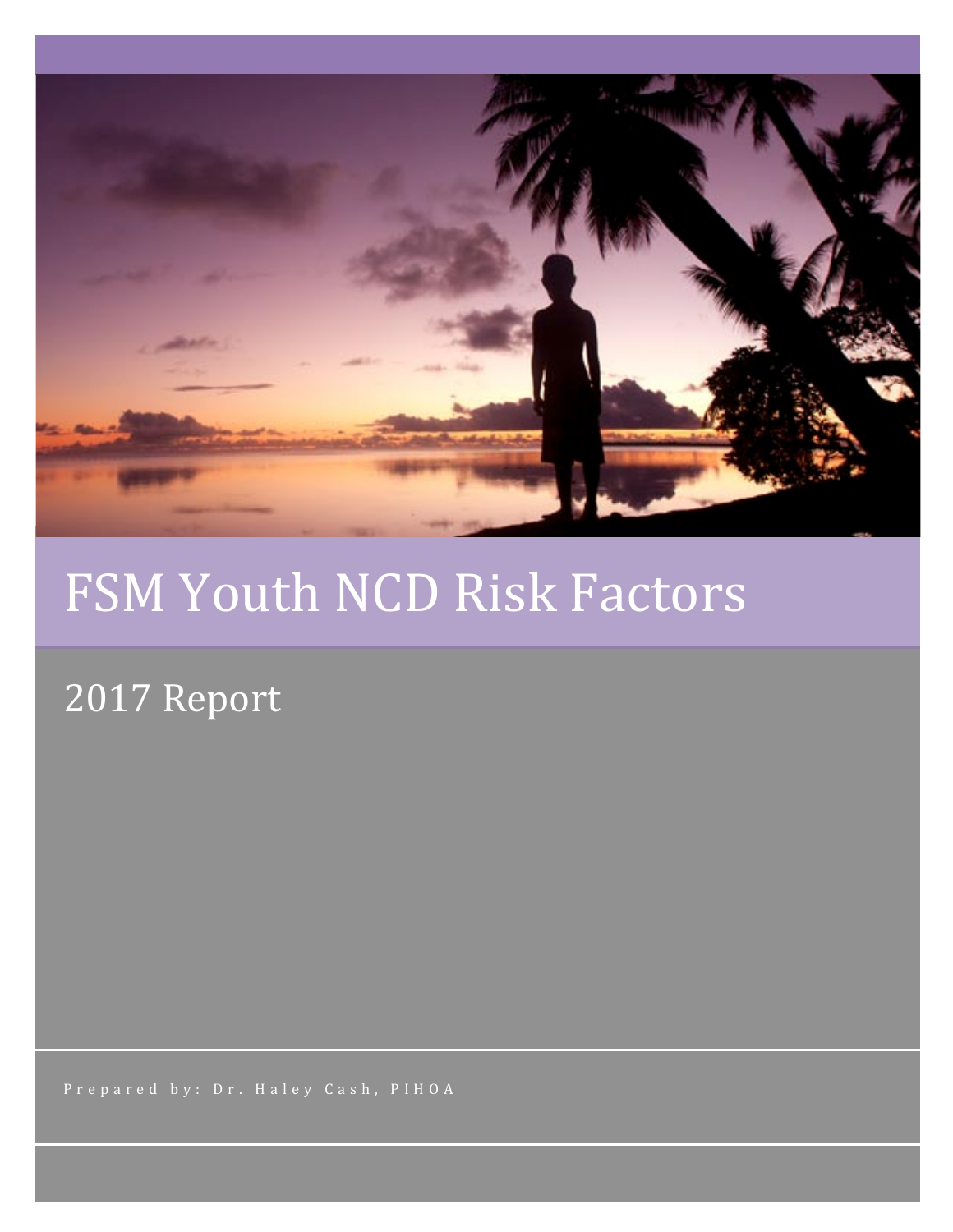# **Table of Contents**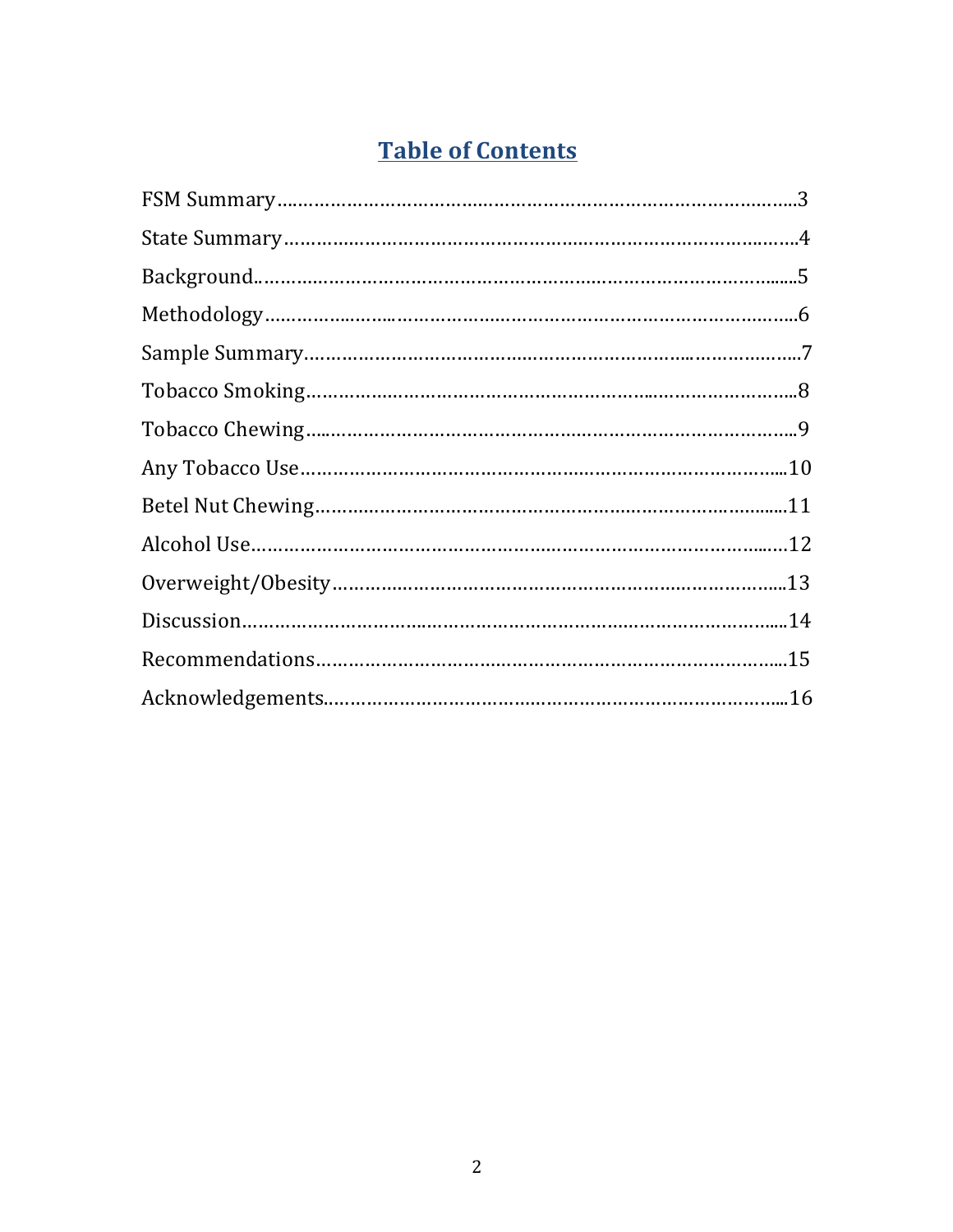#### **FSM Summary**

The aim of this report is to present current prevalence of certain risk factors for developing non-communicable disease (NCD) among high school youth in all four states of the Federated States of Micronesia (FSM). These data can be used to better understand the burden of these risk factors, monitor trends, and determine who is at greatest risk for poor health in order to improve health among FSM youth through the development of targeted evidence-based interventions. The table below compares selected comparable indicators in FSM to Guam, Commonwealth of the Northern Mariana Islands (CNMI), and the United States (US). Green shading represents the location with the "best" prevalence, followed by orange shading, and red shading.

|                       | <b>FSM</b>      | Guam <sup>*</sup> | CNMI*           | $US^*$          |
|-----------------------|-----------------|-------------------|-----------------|-----------------|
| <b>Substance Use</b>  | $\%$            | $\frac{0}{0}$     | $\%$            | $\frac{0}{0}$   |
|                       | (95% CI)        | (95% CI)          | (95% CI)        | (95% CI)        |
| Smoking               | 28.9            | 13.2              | 12.4            | 8.8             |
| (within past 30 days) | $(27.5 - 30.3)$ | $(10.5 - 16.6)$   | $(11.0-13.9)$   | $(7.2 - 10.7)$  |
| Tobacco chewing       | 31.7            | 13.5              | 15.2            | 5.5             |
| (within past 30 days) | $(30.3 - 33.1)$ | $(10.6 - 16.9)$   | $(13.7 - 16.9)$ | $(4.4 - 6.7)$   |
| Alcohol use           | 30.7            | 18.2              | 23.3            | 29.8            |
| (within past 30 days) | $(29.3 - 32.1)$ | $(15.1 - 21.8)$   | $(21.4 - 25.3)$ | $(27.3 - 32.4)$ |
| Overweight/obesity    |                 |                   |                 |                 |
| Had obesity           | 14.9            | 23.0              | 16.4            | 14.8            |
|                       | $(13.8 - 16.0)$ | $(19.8 - 26.5)$   | $(14.8-18.1)$   | $(13.8 - 15.8)$ |
| Were overweight       | 20.5            | 19.3              | 18.2            | 15.6            |
|                       | $(19.2 - 21.8)$ | $(16.8 - 22.1)$   | $(16.6 - 20.0)$ | $(14.7 - 16.6)$ |

\*Guam, CNMI, and US data from the 2017 YRBS; overweight/obesity in Guam, CNMI, and US are based on self-report of height and weight.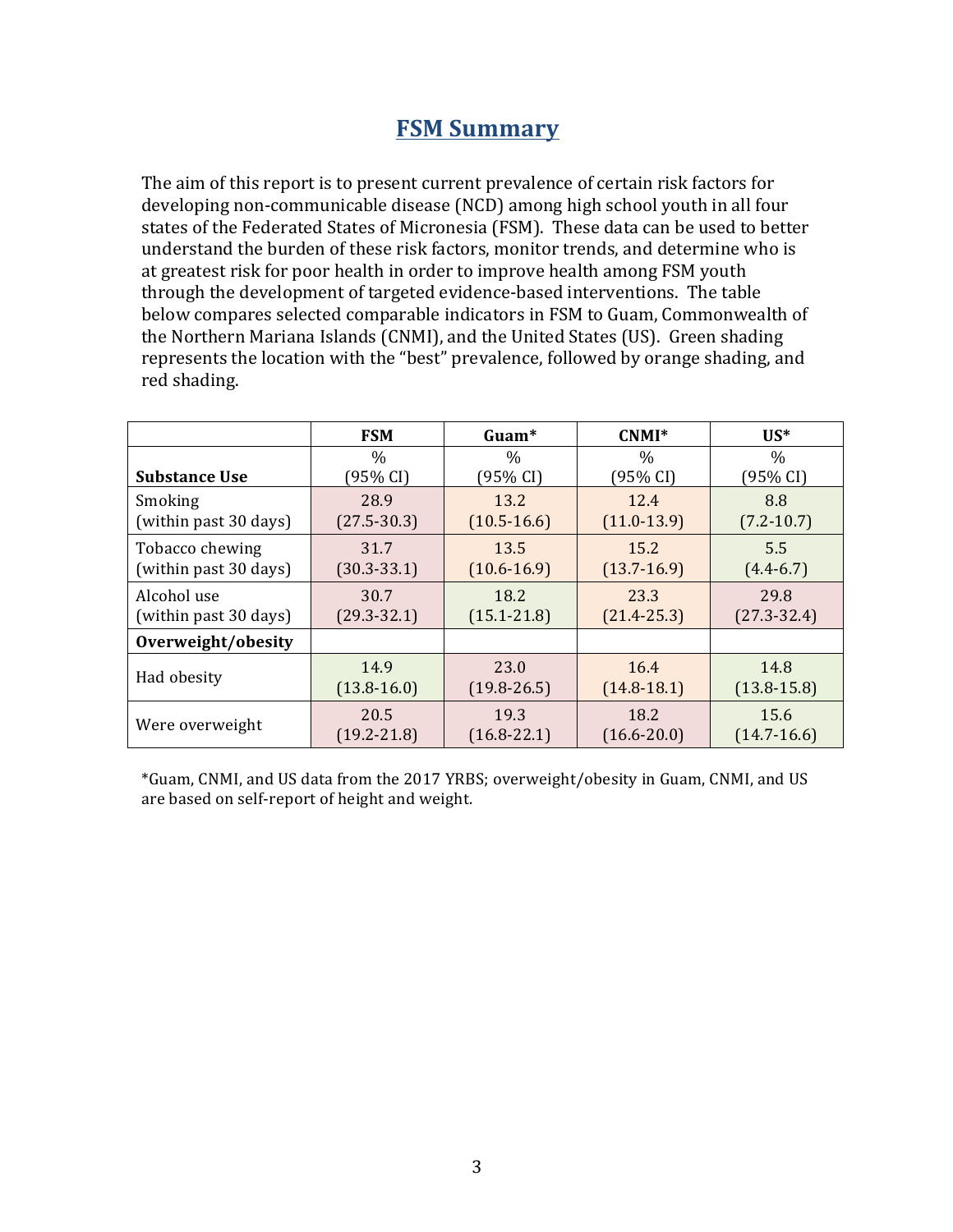## **<u>State Summary</u>**

The grid below displays the prevalence of core NCD indicators in FSM National (middle column in grey), as well as prevalence in each individual state. Green shading represents the state with the "best" prevalence compared to the National prevalence, followed by orange shading, and red shading.

|                       | Chuuk                     | <b>Kosrae</b>    | <b>FSM Nat</b>            | Pohnpei          | Yap              |
|-----------------------|---------------------------|------------------|---------------------------|------------------|------------------|
| <b>Substance Use</b>  | $\frac{0}{0}$<br>(95% CI) | $\%$<br>(95% CI) | $\frac{0}{0}$<br>(95% CI) | $\%$<br>(95% CI) | $\%$<br>(95% CI) |
| Smoking               | 19.4                      | 24.6             | 28.9                      | 30.8             | 39.0             |
| (within past 30 days) | $(16.9 - 21.9)$           | $(21.0 - 28.2)$  | $(27.5 - 30.3)$           | $(28.8 - 32.9)$  | $(35.5 - 42.7)$  |
| Tobacco chewing       | 24.8                      | 25.7             | 31.7                      | 27.1             | 60.7             |
| (within past 30 days) | $(22.1 - 27.5)$           | $(22.1 - 29.3)$  | $(30.3 - 33.1)$           | $(25.1 - 29.1)$  | $(57.0 - 64.4)$  |
| Alcohol use           | 17.4                      | 18.2             | 30.7                      | 35.9             | 45.5             |
| (within past 30 days) | $(15.0-19.8)$             | $(15.0 - 21.4)$  | $(29.3 - 32.1)$           | $(33.8 - 38.0)$  | $(41.7-49.3)$    |
| Overweight/obesity    |                           |                  |                           |                  |                  |
| Had obesity           | 19.4                      | 18.2             | 14.9                      | 12.7             | 11.1             |
|                       | $(16.9 - 21.9)$           | $(15.0 - 21.4)$  | $(13.8 - 16.0)$           | $(11.2 - 14.2)$  | $(8.2 - 14.0)$   |
| Were overweight       | 21.0                      | 19.9             | 20.5                      | 20.0             | 22.3             |
|                       | $(18.4 - 23.6)$           | $(15.0 - 21.4)$  | $(19.2 - 21.8)$           | $(18.2 - 21.8)$  | $(18.4 - 26.2)$  |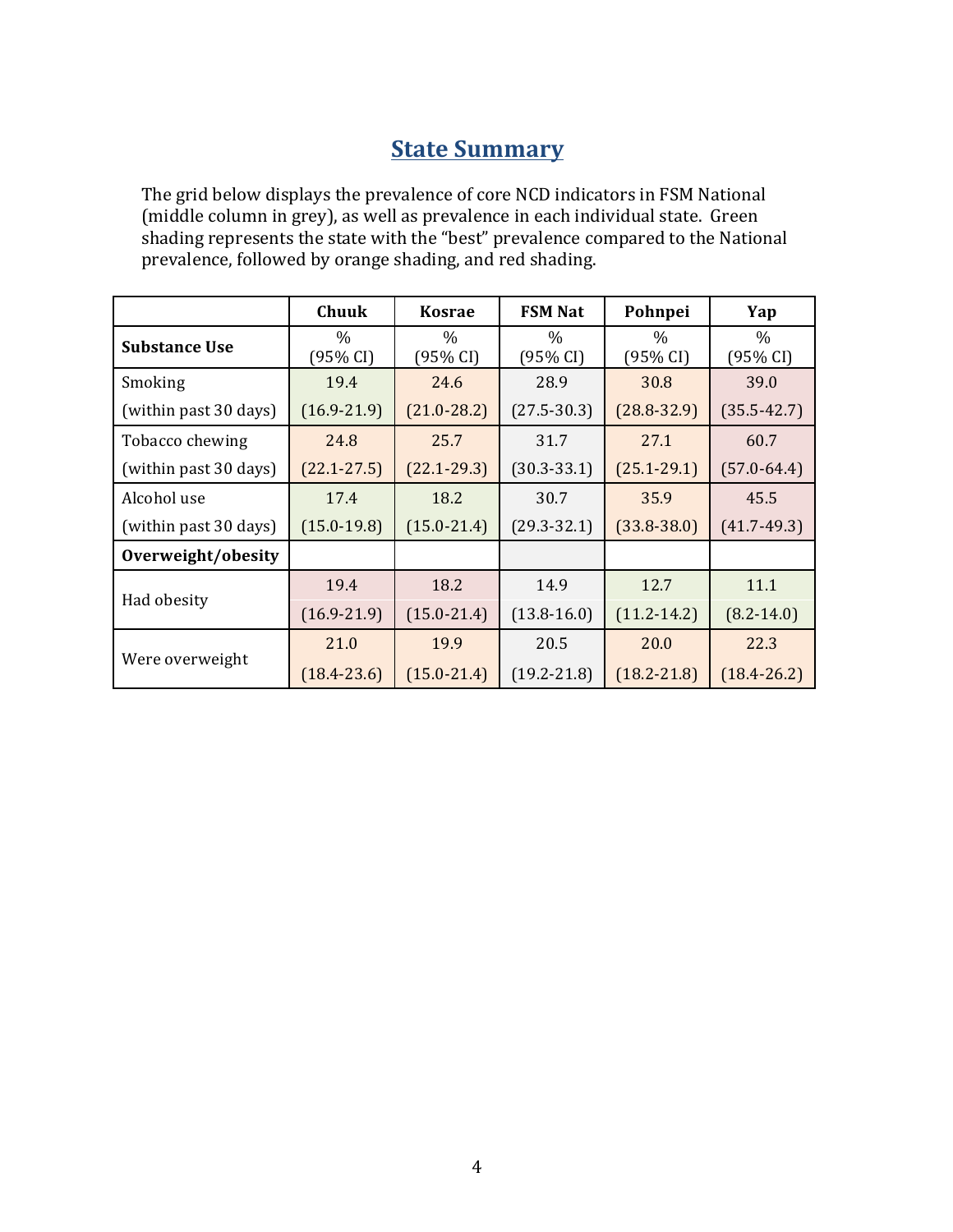

#### **Figure 1. Map of FSM**

Source: https://asiapacific.anu.edu.au/mapsonline/base-maps/federated-states-micronesia-0

The Federated States of Micronesia (FSM) is made up of four states (Chuuk, Kosrae, Pohnpei, and Yap) located in the Pacific Ocean east of the Philippines. FSM has a total land area of 271 square miles over 607 islands that occupy over one million square miles of Pacific Ocean. As of 2010, the total population of FSM was 102,624. The most populated state is Chuuk  $(48,651)$  followed by Pohnpei  $(35,981)$ , Yap  $(11,376)$ , and Kosrae  $(6,616)$ .

All four FSM states have declared a State of Health Emergency due to the epidemic of noncommunicable diseases (NCDs). This is largely due to loss of longevity, quality of life, and loss of workforce productivity due to NCDs. There has been a shift away from traditional lifestyle and foods that negatively impacts the culture and health of Micronesians. The majority of the adult population in FSM is now overweight or obese, smoking prevalence is high, and use of betel nut (generally with tobacco) has recently become common throughout the FSM.

In 2010, the Pacific Island Health Officers' Association (PIHOA) declared a regional health emergency due to the epidemic of NCDs in the US-Affiliated Pacific Islands (USAPIs). The USAPIs include American Samoa, Commonwealth of the Mariana Islands (CNMI), Guam, Federated States of Micronesia (FSM), Republic of Palau, and Republic of the Marshall Islands. Stemming from this regional declaration of emergency, all six of these USAPIs agreed upon a regional NCD surveillance framework that includes core NCD and risk factor indicators that need to be routinely and consistently collected across the region in order to monitor the progress of local and regional NCD responses. This includes the following core youth indicators to be measured among high school youth every two years: 30-day tobacco smoking, 30-day tobacco chewing, 30-day alcohol use, and overweight/obesity (by physical measurement of height and weight). Therefore, Pohnpei and Kosrae adopted a biannual "Rapid Youth High School Survey" in 2015. Chuuk joined this effort in 2017. Meanwhile, Yap conducted its own youth survey in 2016. Therefore, this is the first time we have been able to combine high school youth data from all four states to calculate National estimates. The goal is to have all four states implement the "Rapid Youth High School Survey" in 2019 and every two years afterwards moving forward.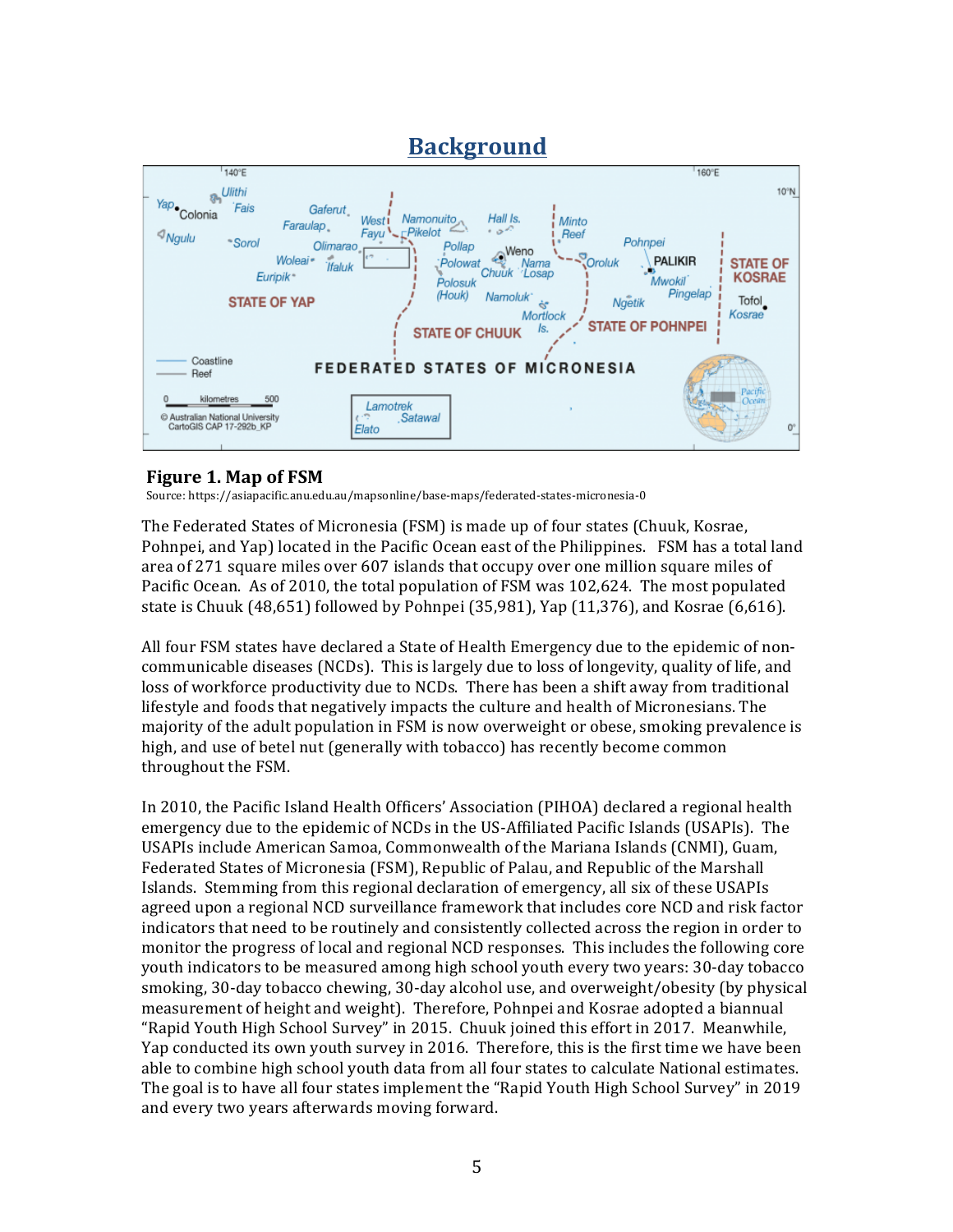#### **Methodology**

The Rapid Youth High School Survey tools used in Pohnpei, Kosrae, and Chuuk were developed by the State Department of Health Services with assistance from PIHOA to ensure that indicators aligned with the PIHOA NCD Surveillance Framework, and that data were collected consistently across all states. This survey instrument collects data on core youth NCD indicators (30-day tobacco smoking, tobacco chewing, betel nut chewing, and alcohol use and overweight/obesity). In 2017, Pohnpei also added additional indicators on blood pressure and reproductive health. All students in grades 9-12 present on the survey day are eligible to participate in the survey. Yap State developed and conducted their own youth high school survey with a large number of indicators that was conducted in 2016.

The Pohnpei, Kosrae, and Chuuk, Rapid Youth High School Surveys were conducted during the 2017-2018 school year. The Yap Youth Survey was conducted during the 2016-2017 school year. Prior to data collection, all staff were trained on survey administration. This included training on physical measurements of height and weight in Pohnpei, Kosrae, and Chuuk. For the Rapid High School Surveys, staff first recorded demographic information of each student in Section 1 of the paper survey form, then took height and weight and also recorded these in Section 1. Section 2 of the paper survey form was then completed by students confidentially and turned in anonymously to collect information on substance use. In Yap, all data were collected by self-report of students. In all states, health staff entered the paper surveys into a Microsoft Excel database. PIHOA provided technical support for the cleaning and analysis of these data.

Data on substance use are all based on self-report across all four states. Measured height and weight were used to calculate Body Mass Index (BMI) in Pohnpei, Kosrae, and Chuuk (using the Rapid Youth High School Survey). Self-reported height and weights were collected in Yap. BMI percentiles were used to determine BMI categories for those students under 17 years old in Pohnpei, Kosrae, and Chuuk. Adult BMI calculations were used for those students 18 and older in Pohnpei, Kosrae, and Chuuk. In Yap, adult BMI categories were used for all students because specific ages were not collected on students (only age ranges were collected). Overall, all students were classified as underweight, healthy, overweight, or obese using cutoffs specified by the Centers for Disease Control and Prevention (CDC).

Data were combined from all four states using Rapid Youth High School Survey data (Pohnpei, Kosrae, Chuuk) and the Yap Youth Survey. Data on demographics (grade, gender) and core NCD indicators were used for analysis in this report.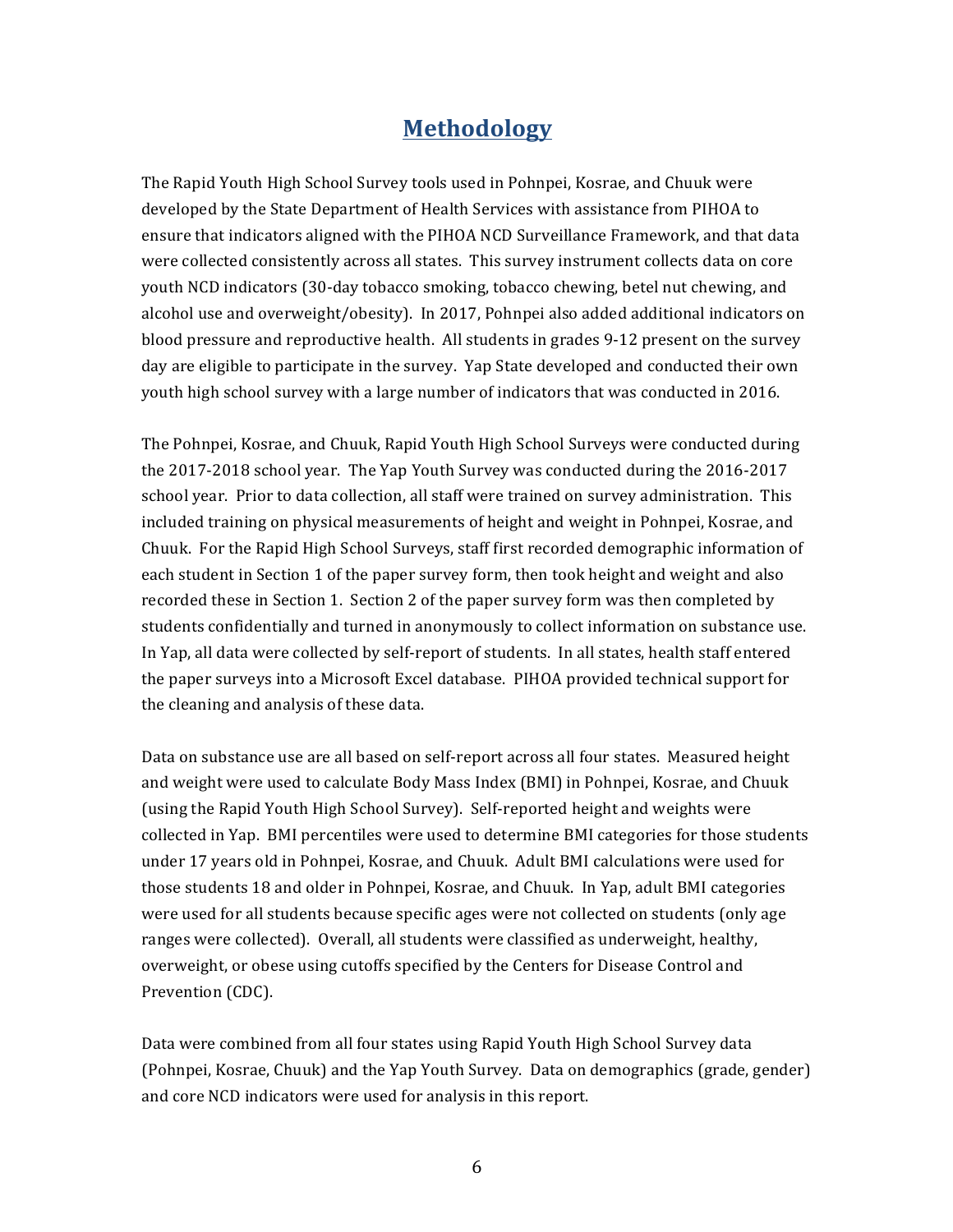| <b>Demographic Characteristics</b> | N    | $\frac{0}{0}$ |
|------------------------------------|------|---------------|
| Gender                             |      |               |
| Male                               | 2017 | 48.4%         |
| Female                             | 2147 | 51.6%         |
| Grade                              |      |               |
| 9                                  | 1225 | 29.5%         |
| 10                                 | 999  | 24.1%         |
| 11                                 | 1004 | 24.2%         |
| 12                                 | 919  | 22.2%         |
| <b>State</b>                       |      |               |
| Chuuk                              | 980  | 23.4%         |
| Kosrae                             | 560  | 13.4%         |
| Pohnpei                            | 1947 | 46.5%         |
| Yap                                | 699  | 16.7%         |
| <b>Total</b>                       | 4186 | 100.0%        |

# **Sample Characteristics (N=4186)**

Overall, there were a total of 4,186 high school students surveyed across all four states. However, it should be noted that based on population size, the number of high school students from Chuuk are lower than expected. This is due to high numbers of out-of-school youth and missing surveys. Therefore, Chuuk is underrepresented in the overall FSM estimates. This is a limitation that should be noted and addressed in future surveys.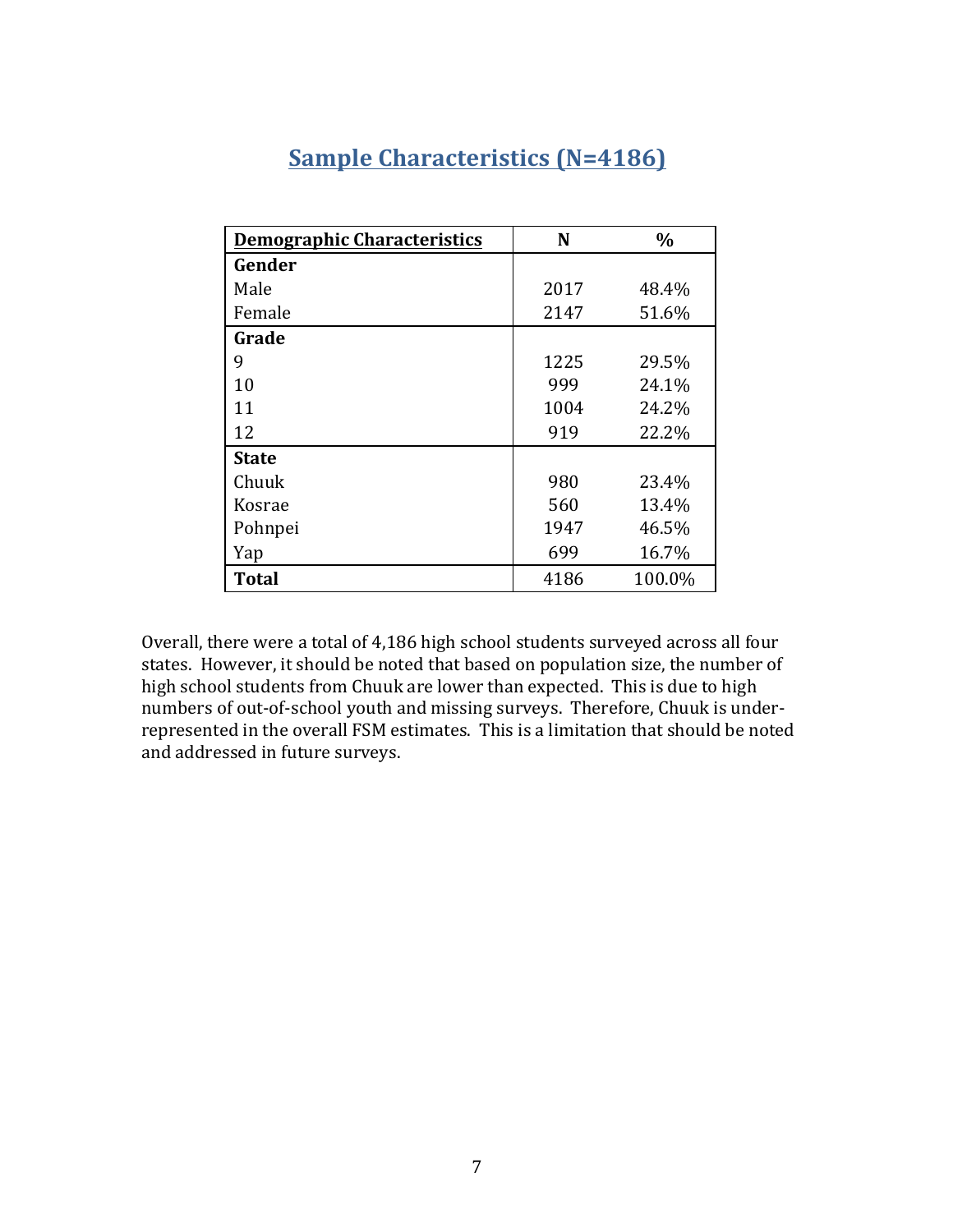#### **Smoking**







Male students have a smoking prevalence about twice as high as female students (38.2% vs. 19.7%). Smoking prevalence increases by grade, reaching 34.0% among 12<sup>th</sup> graders in FSM. Smoking prevalence varies by state, ranging from 19.4% in Chuuk to  $40.4\%$  in Yap.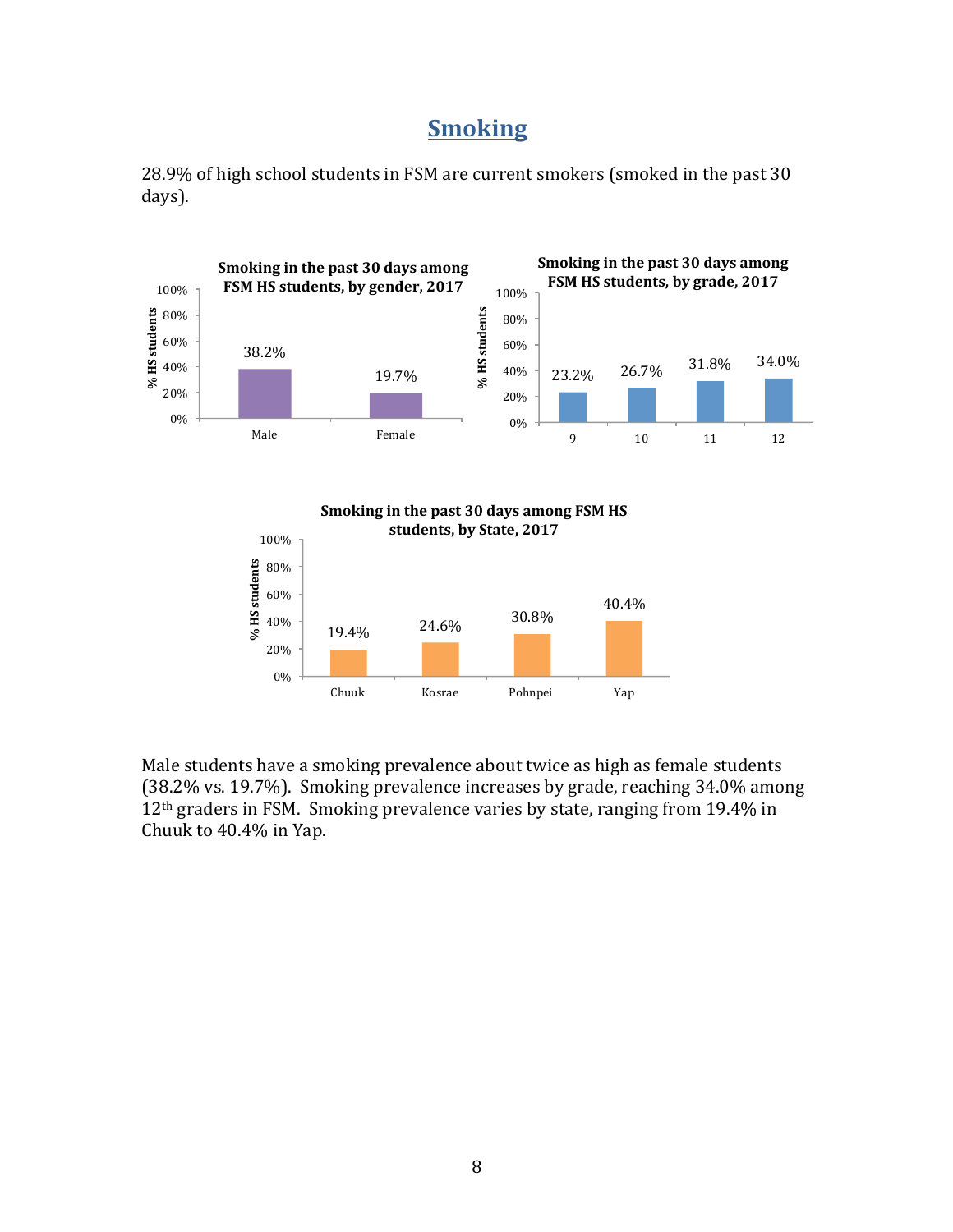#### **Tobacco Chewing**

31.7% of high school students in FSM are current tobacco chewers (chewed tobacco in the past 30 days). This includes chewing tobacco with or without betel nut.



Male students have a tobacco chewing prevalence 1.5 times as high as the female prevalence (37.8% vs. 25.6%). Tobacco chewing increases by grade, reaching 40.2% by 12<sup>th</sup> grade. Tobacco chewing prevalence is fairly consistent at about 25% across Chuuk, Kosrae, and Pohnpei, but is much higher in Yap at 60.7%.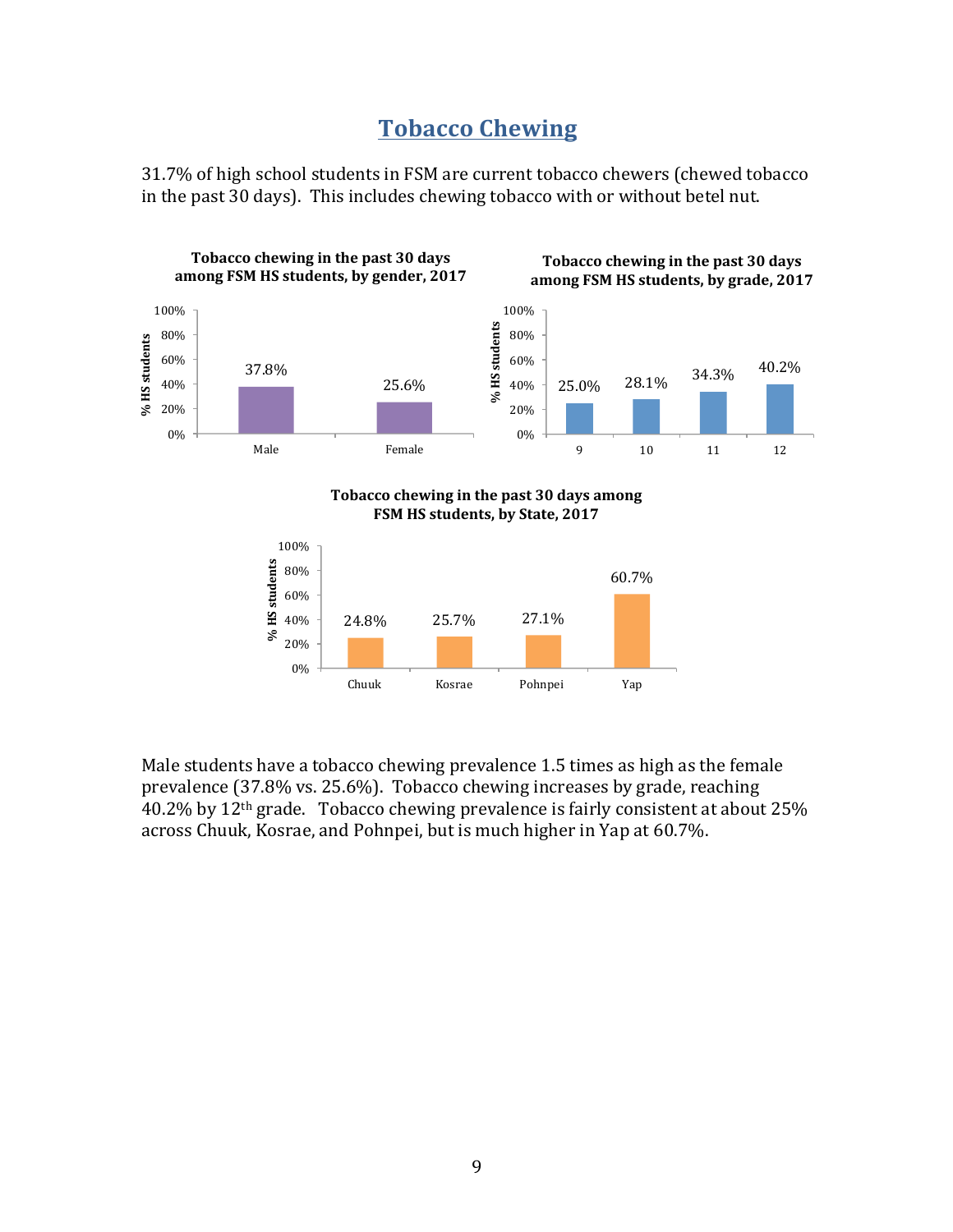#### **Any Tobacco Use**

Two out of five (41.8%) of all high school students in FSM are current tobacco users (smoked tobacco or chewed tobacco in the past 30 days).



Any tobacco use in the past 30 days among FSM HS students, by State, 2017



Male students have a tobacco use prevalence 1.5 times as high as the female prevalence  $(51.4\% \text{ vs. } 32.4\%)$ . Tobacco use increases by grade, reaching  $50.6\%$  by 12<sup>th</sup> grade, which means that at least half of youth coming out of high school are using tobacco. Tobacco use prevalence is lowest in Chuuk and Kosrae, and highest in Yap at 67.0%.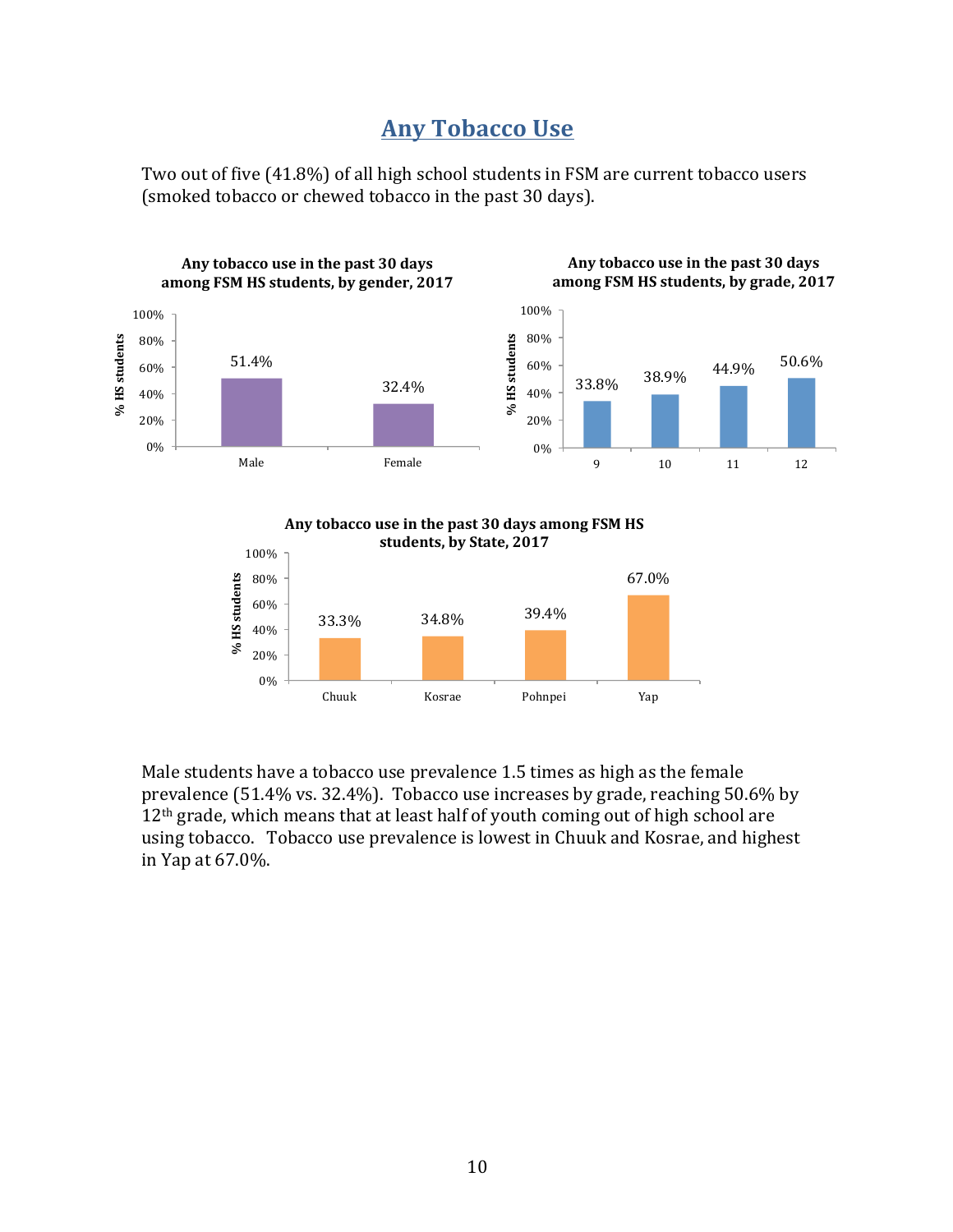#### **Betel Nut Chewing**

About half (47.2%) of high school students in FSM are current betel nut chewers (chewed betel nut in the past 30 days).



Betel nut chewing prevalence is only slightly higher among male students (52.6%) compared to female students  $(41.7%)$ . Betel nut chewing prevalence increases by grade, reaching  $54.1\%$  by  $12<sup>th</sup>$  grade. However, it should be noted that two out of five  $(40.7\%)$  9<sup>th</sup> graders are already using betel nut. Betel nut use prevalence is fairly consistent around 40% across all states with the exception of Yap where the prevalence is much higher at 75.8%.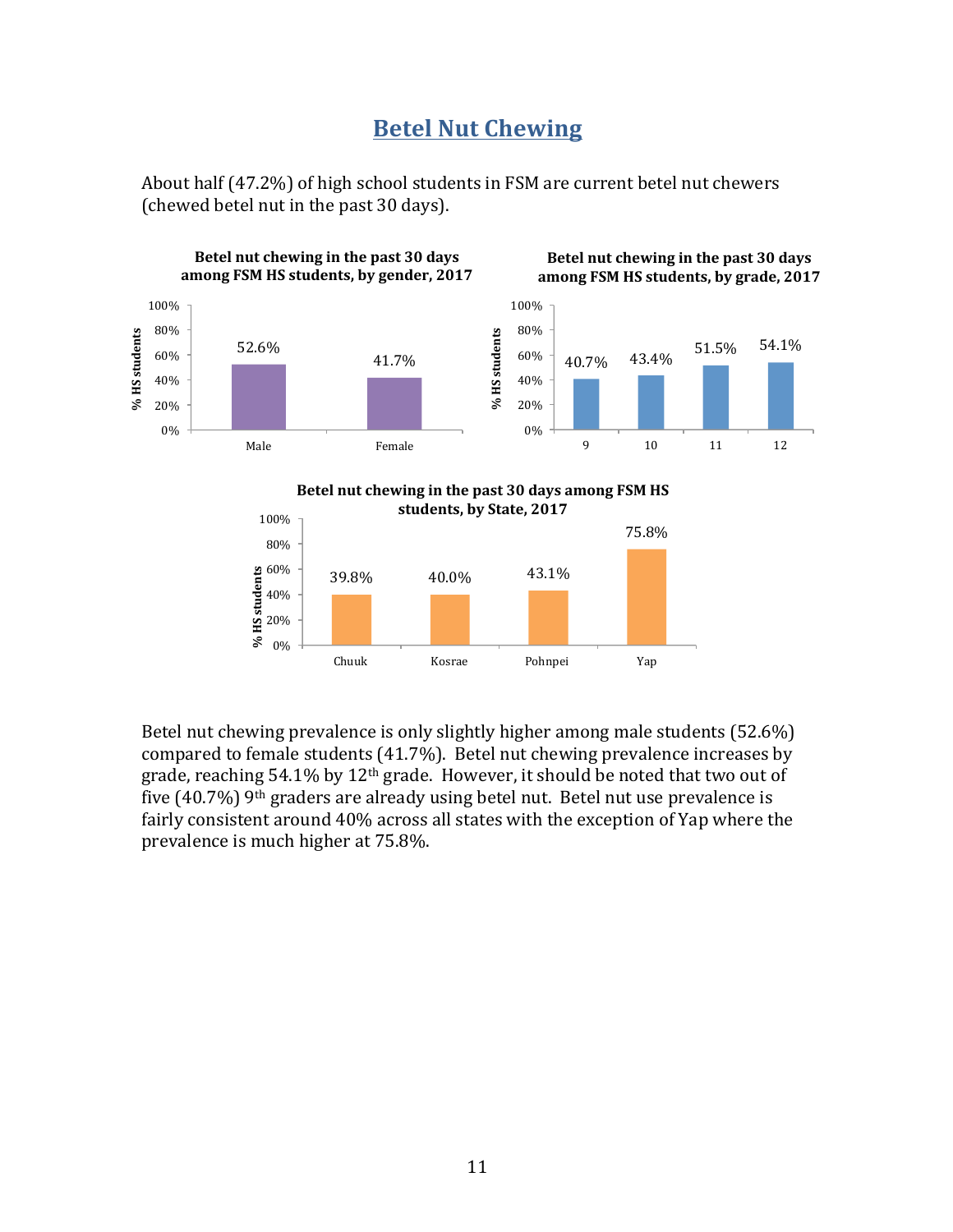#### **Alcohol Use**









Alcohol use prevalence is about twice as high among male students  $(39.2\%)$ compared to female students (22.6%). Alcohol prevalence increases with grade. Among  $12<sup>th</sup>$  graders,  $36.1\%$  are using alcohol. Alcohol use prevalence is lowest in Chuuk  $(17.4\%)$  and Kosrae  $(18.2\%)$ , followed by Pohnpei  $(35.9\%)$ , then highest in Yap  $(45.5\%)$ .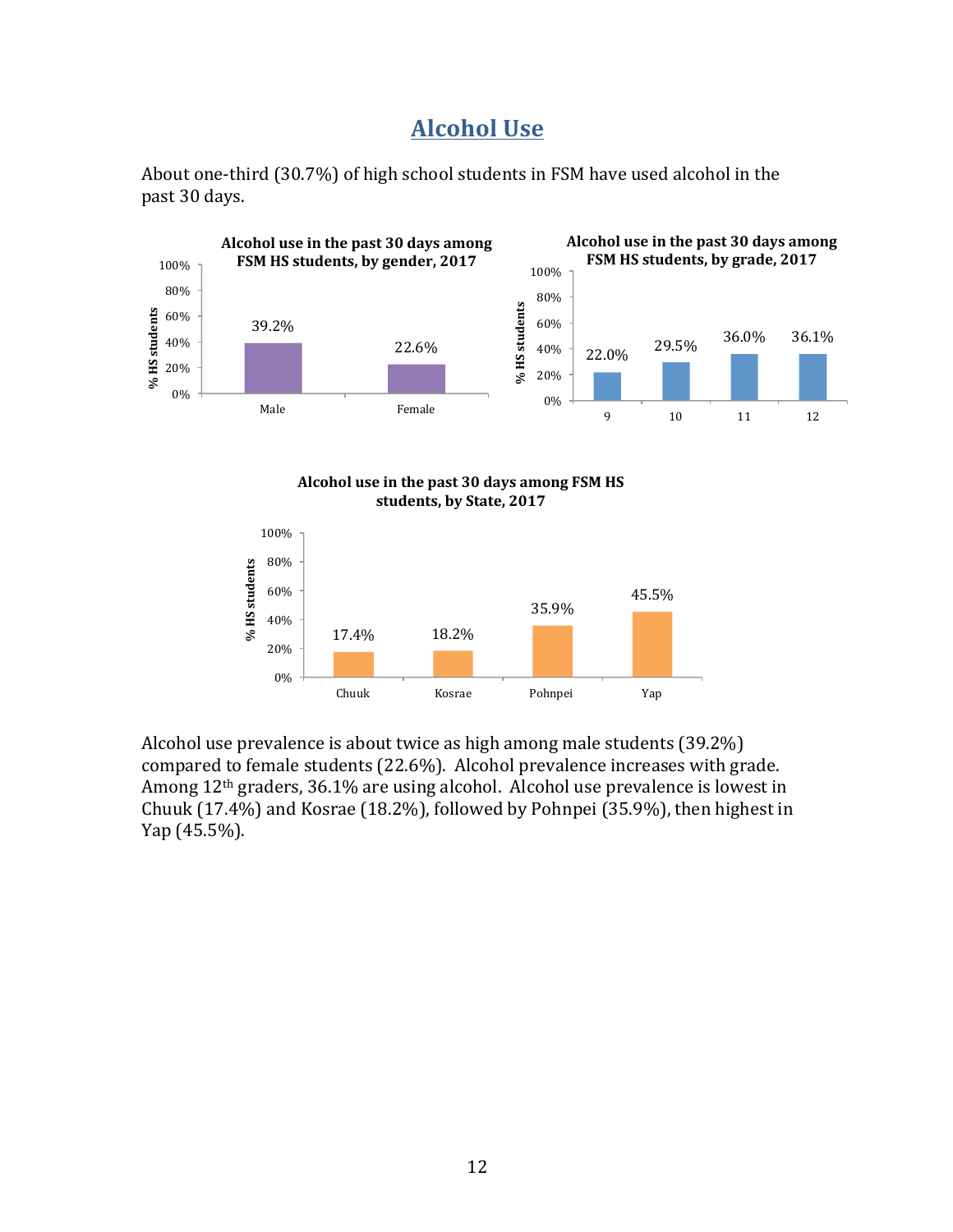**Overweight/Obesity**

Over one-third (35.4%) of high school students in FSM are overweight or obese.



Prevalence of overweight/obesity is higher among female students (41.3%) compared to male students (29.0%). Overweight/obesity increases slightly by grade. By  $12<sup>th</sup>$  grade, almost two out of five (38.8%) of students are overweight or obese. Overweight/obesity prevalence is highest in Chuuk (40.1%) and Kosrae  $(38.1\%)$ , Followed by Yap  $(33.4\%)$  and Pohnpei  $(32.6\%)$ .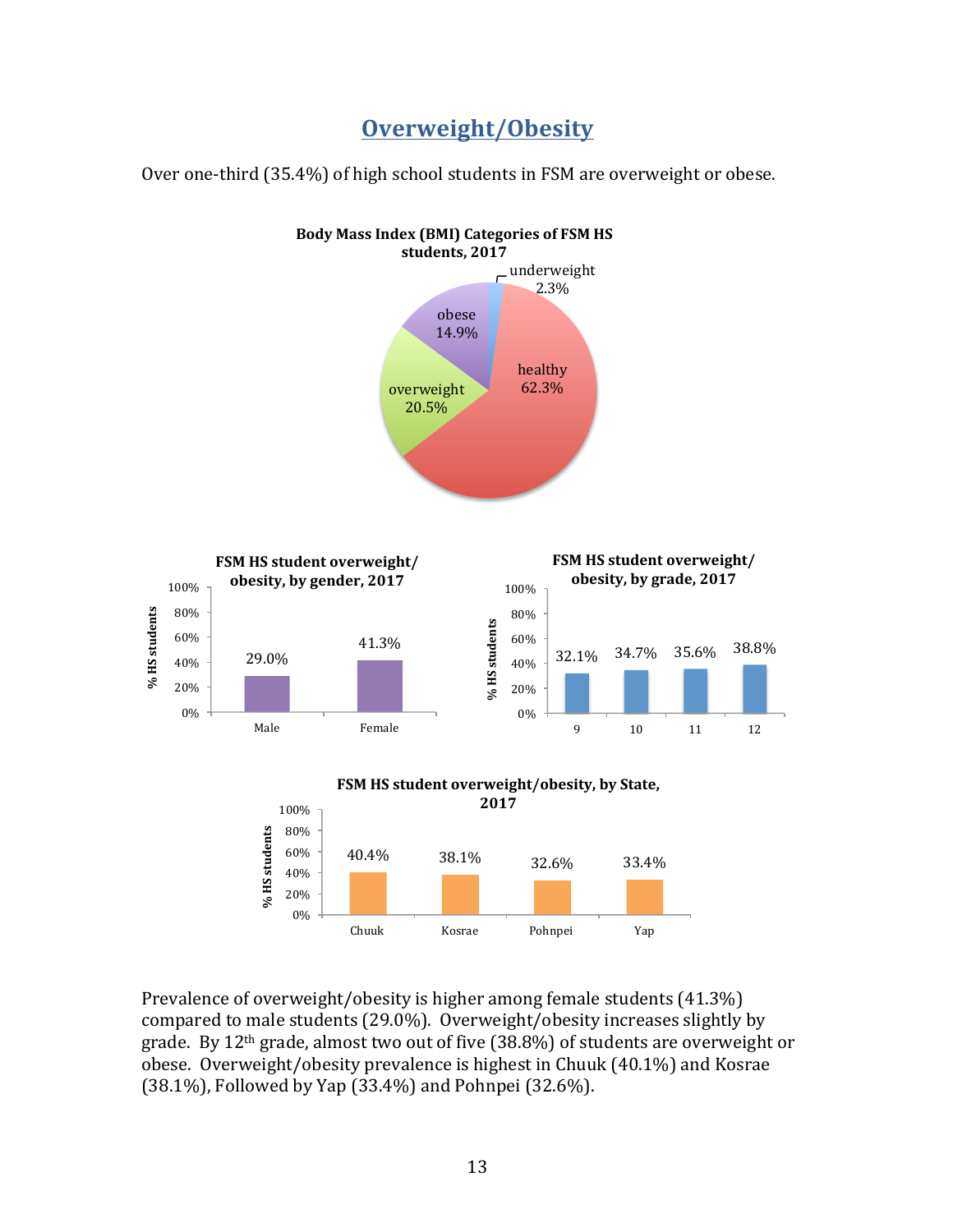#### **Discussion**

Based on the data presented in this report, it is clear that many risk factors are highly prevalent among youth in FSM. This is the first report with the first high school data to ever be collected and combined across all four FSM States, so we therefore cannot yet assess trends. However, it is clear that **there is a need to** evaluate current efforts regarding substance use, physical activity, and **nutrition** among youth based on comparisons to the US, Guam, and CNMI.

Tobacco use through smoking and chewing (most often with betel nut) is a significant concern given that these prevalence rates are higher than other jurisdictions in the region and **over 40% of youth are currently using some form** of tobacco and almost 50% are chewing betel nut. Additionally, over 30% of **youth are using alcohol**. There is use of all substances as young as 9<sup>th</sup> grade, indicating a need for early intervention prior to high school. Finally, substance use is higher among male students for all substances, highlighting the need to consider certain interventions specifically focused on male youth.

**Over one-third of high school youth in FSM are overweight or obese.** This high prevalence indicates the need for high-impact action through evidence-based policies and interventions. Due to the fact that youth who are overweight or obese in adolescence are more likely to be overweight or obese in adulthood compared to healthy weight youth, it is important to prevent overweight/obesity in high school students by implementing school programs and environmental policies early in childhood. Physical activity programs in schools, sports programs, school nutrition, and healthy school food policies are effective ways to prevent overweight/obesity among youth. Additionally, overweight/obesity is higher among female students, highlighting the need to consider certain interventions focused on female youth.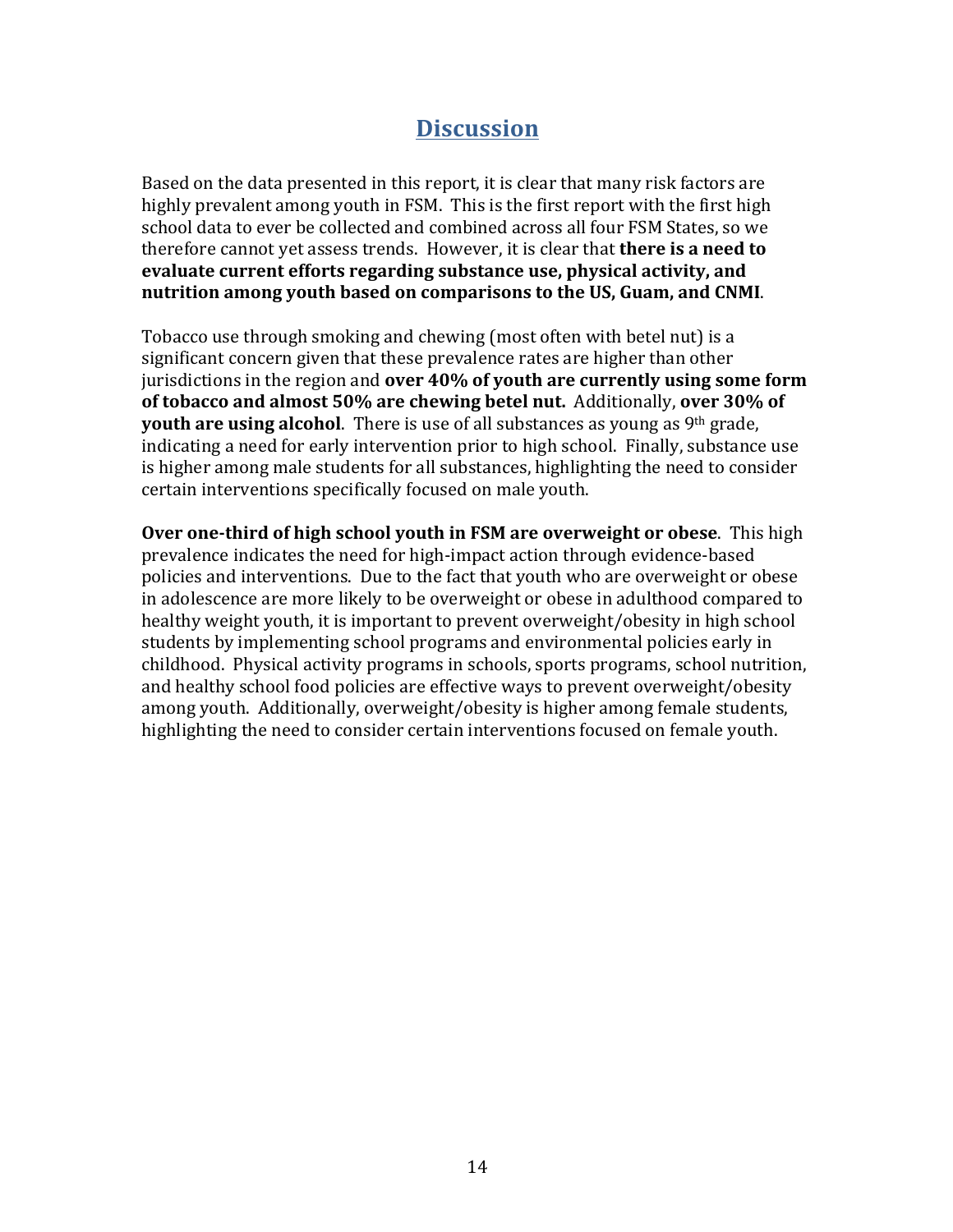#### **Recommendations**

Overall, these State-level surveys collected much needed data from FSM high school youth. It is highly recommended that **these surveys continue to be conducted on a regular, biannual basis**. It is also recommended that all indicators be collected more consistently across all four states. Specifically, height and weight should be measured in all four states for a more accurate calculation of BMI. Additionally, improvements could be made to data collection and entry to improve completeness and organization of these data. Finally, some youth in FSM are not in high school, so it should be noted that these youth are not captured in this current surveillance system. Due to the fact that these youth generally have higher substance use rates, it is very likely that the substance use prevalence data reported here are underestimated. 

The data presented in this report should be **disseminated to a wide audience of stakeholders to include school administration, parent-teacher groups, and other community groups**. Additionally, state-specific reports are available for these stakeholders with a breakdown of risk factors by school. These data can hopefully encourage local efforts to reduce NCD risk factors among FSM youth.

**High school programs around substance use, nutrition, and physical activity should be strategically evaluated**. Additionally, state-level and FSM National policies regarding these topics should also be reviewed. These data can be a powerful asset to motivate higher-level change, especially regarding tobacco, alcohol, and unhealthy food legislation that have potential to greatly reduce risk factor prevalence among youth in FSM. Without high-impact action, these risk **factors will rise** among youth, and continue into adulthood, resulting in high adult risk factor and disease prevalence that greatly contribute to morbidity and mortality in FSM and burden the healthcare system.